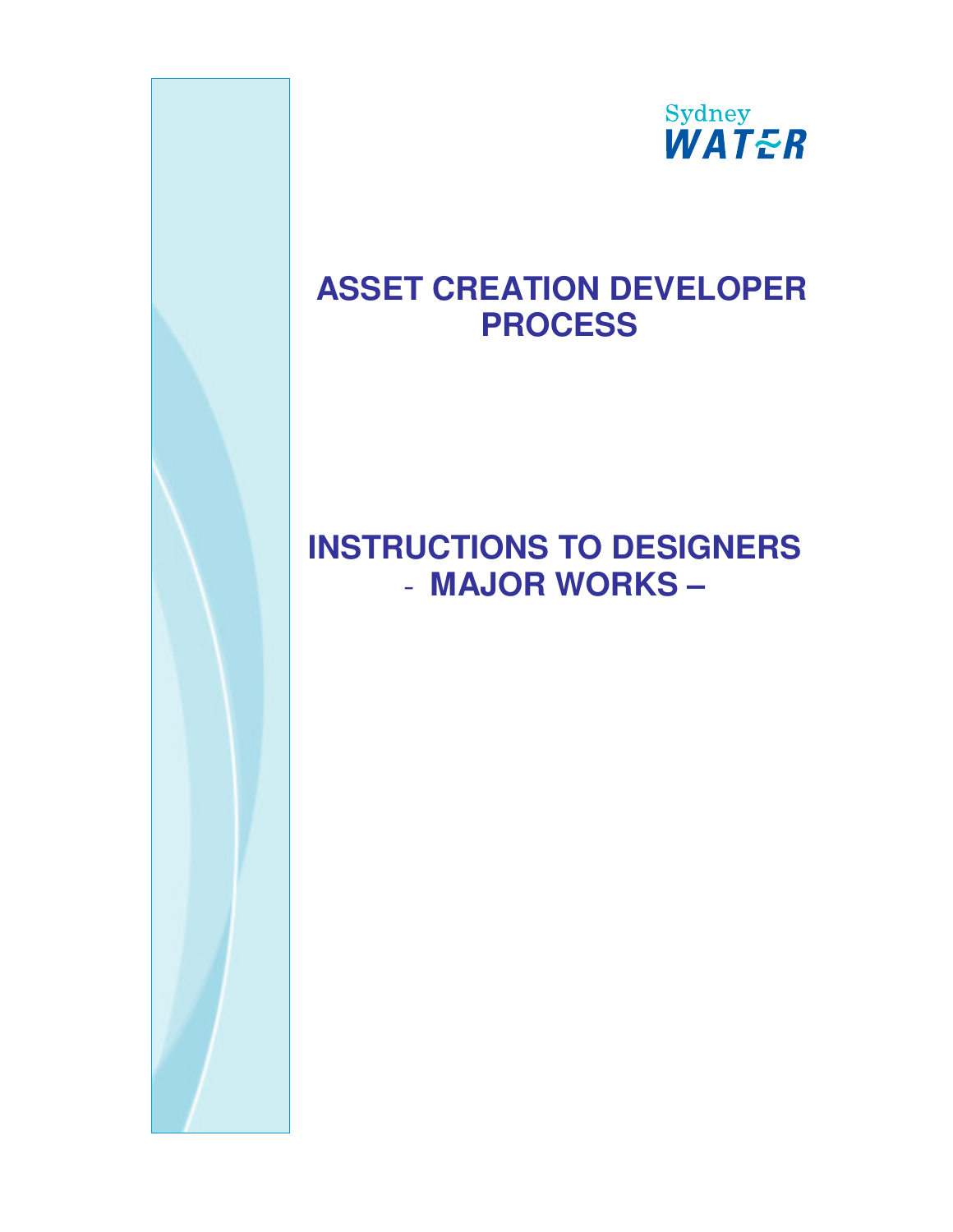# **INSTRUCTIONS TO DESIGNERS**

# **CONTENTS**

| 1. | <b>INTRODUCTION</b>                     | 3  |
|----|-----------------------------------------|----|
| 2. | ROLE OF THE WATER SERVICING COORDINATOR | 3  |
| 3. | <b>ROLE OF THE DESIGNER</b>             | 3  |
| 4. | <b>DESIGN OF WORKS</b>                  | 5  |
| 5. | <b>WORKS IN PROGRESS</b>                | 8  |
| 6. | <b>COMPLETION OF WORKS</b>              | 9  |
|    | 7. SUPPORTING DOCUMENTS                 | 9  |
| 8. | <b>DEFINITIONS</b>                      | 9  |
| 9. | <b>REVISION CONTROL CHART</b>           | 13 |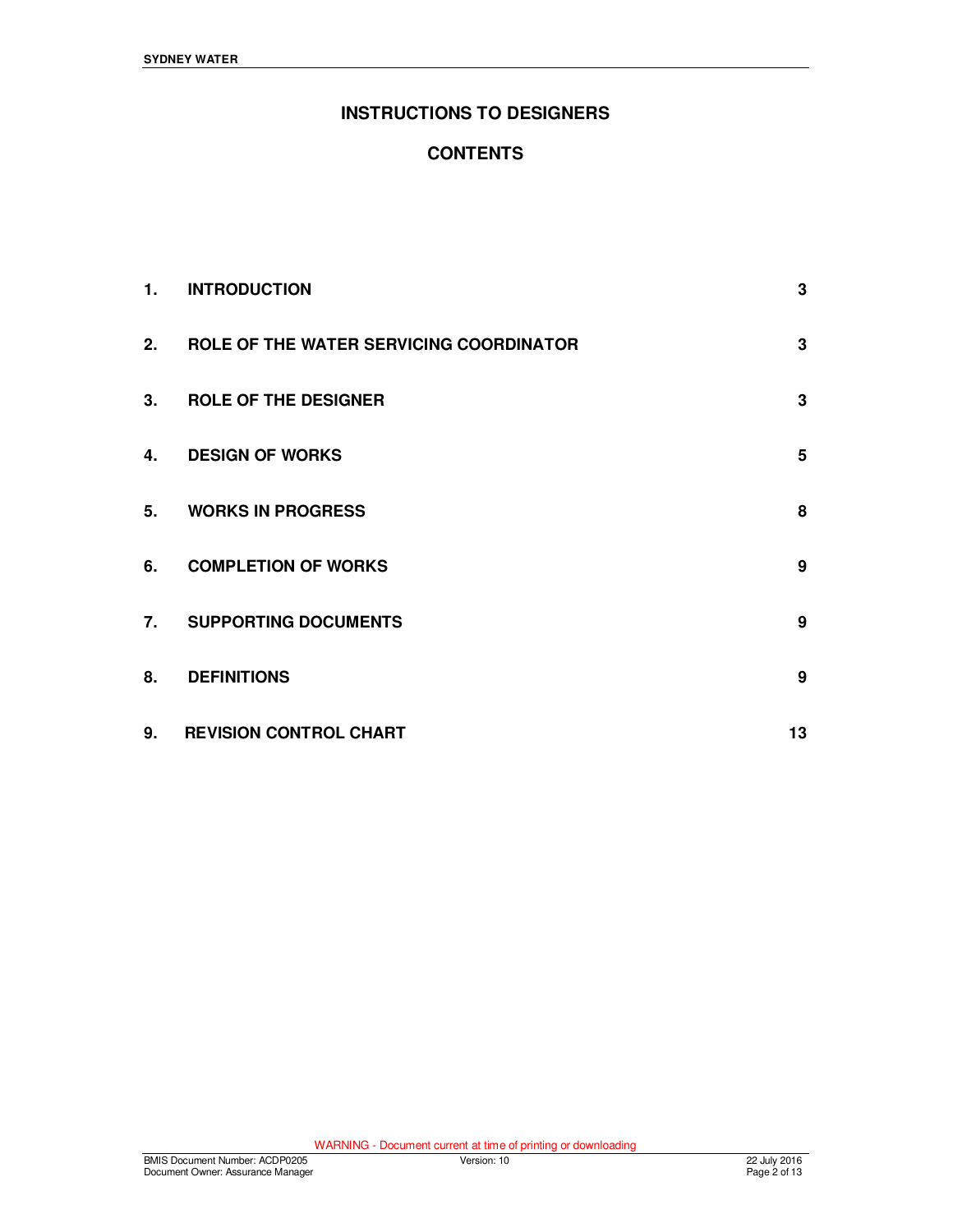## **1. INTRODUCTION**

These Instructions are provided for Designers engaged by a Developer/Water Servicing Coordinator to prepare designs for specified water and/or sewerage infrastructure.

The Instructions form part of Sydney Water's Asset Creation Quality Management System, and the procedures outlined herein are designed to complement internal procedures applicable to Sydney Water. An overview of the Asset Creation Developer process is contained in the Asset Creation Developer Process Overview.

Providers are responsible at all times for maintaining an accessible email address for the delivery of notices relevant to the Asset Creation Developer Process.

# **2. ROLE OF THE WATER SERVICING COORDINATOR**

Development activity, which requires the creation or protection of Sydney Water's assets, may require the Developer to engage a Water Servicing Coordinator as accredited by Sydney Water to manage the design and construction of any required water and sewerage works.

The Water Servicing Coordinator will ensure that the services of a Designer with the appropriate capability as listed by Sydney Water, is engaged to carry out the design of any required water and sewerage works.

## **3. ROLE OF THE DESIGNER**

The Designer's role is to carry out the design of any required water and sewerage works. The Designer must:

- (a) deal only with the Water Servicing Coordinator (single point of contact) for all matters, including Corrective Action Requests (CAR) and Pressure Sewer System designs, relating to the project and Sydney Water;
- (b) liaise with the Water Servicing Coordinator or Developer as required in the signing of the Developer Works Deed or, when required, the Novation Deed – the Developer Works Deed, Novation Deed and the related Standard Terms are available on Sydney Water's website;
- (c) ensure that the Listed Provider has met the Mandatory Criteria for Providers (Designers) and has submitted the relevant Provider Capability Checklist (Provider forms - Template 23 from Sydney Water's website) for the specified works;
- (d) ensure that a development site verification is conducted prior to the commencement of the design (date of site verification must be noted on the Design Development Checklist);
- (e) prepare an appropriate Design Development Checklist that includes responses to all fields (for the specific service type) in Sydney Water's current Design Development Checklist template (Provider form\_01);
- (f) where the works are likely to include a sewage pumping station, provide documentary evidence demonstrating that the feasibility and life cycle cost of all servicing options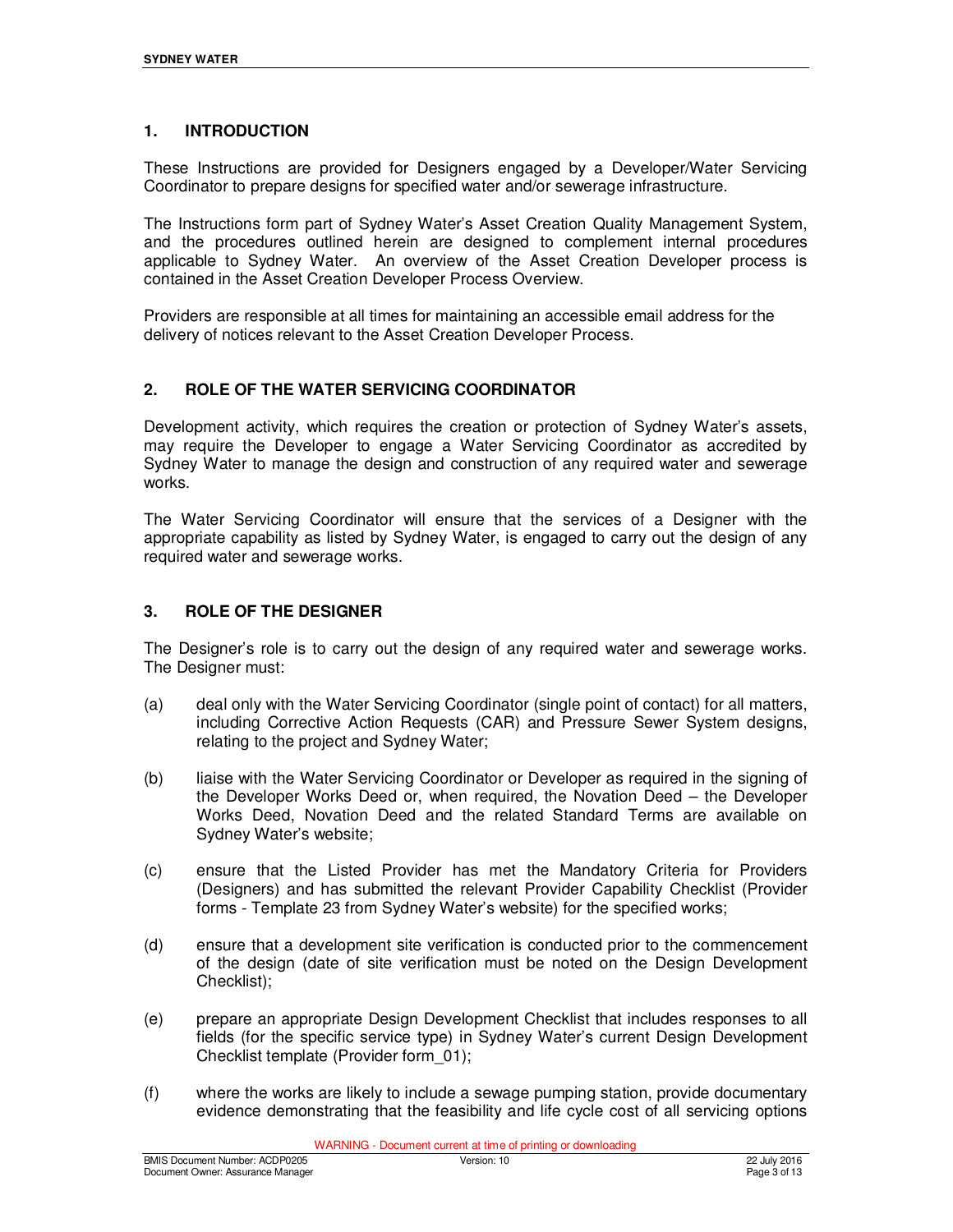have been thoroughly assessed, and that a gravity sewer is clearly uneconomic and/or inappropriate;

- (g) prepare the design on the downloaded relevant Sydney Water geographical information in digital format (.dwg);
- (h) design the works in accordance with current Sydney Water Standards;
- (i) ensure appropriate Environmental Approvals are obtained and prepare environmental management documentation in accordance with the requirements of Sydney Water and all other authorities;
- (j) prepare all relevant easement/land documentation if applicable;
- (k) prepare, when required, a Sewerage Flow Schedule (Provider form\_02) (refer Sewerage Code of Australia (Sydney Water Edition) Clause 3.2.5);
- (l) ensure that all design personnel have the appropriate capabilities for the project;
- (m) ensure that the designated Designer and the person conducting the Design Verification are not the same person. The Design Verifier can be from the same company as the Designer, but must have the appropriate capabilities for the subject design category;
- (n) liaise with the Water Servicing Coordinator/Constructor as required in the preparation of:
	- a project-specific Inspection and Test Plan (ITP) and associated Checklists
	- an Environmental Management Plan (EMP) which addresses the identified environmental impacts associated with the works, including the requirements of all relevant authorities
	- a Project Safety Plan (PSP) for construction of the works including access to water (for building purposes) prior to disinfection where applicable
	- a Flow Management Plan, where applicable.
- (o) compile and prepare Work As Constructed (WAC) documentation;
- (p) ensure that all on-site design activities are carried out in accordance with the Project Safety Plan and the Environmental Management Plan;
- (q) comply with all laws and the requirements of all authorities concerning Health, Safety and the Environment (including Heritage issues);
- (r) make available upon request by Sydney Water any documentation referred to in the Design Development Checklist:
- (s) comply with any audit requirements Sydney Water may request;
- **(t) advise the WSC immediately if they become aware of any connection or interference to Sydney Water's assets without prior Sydney Water approval.**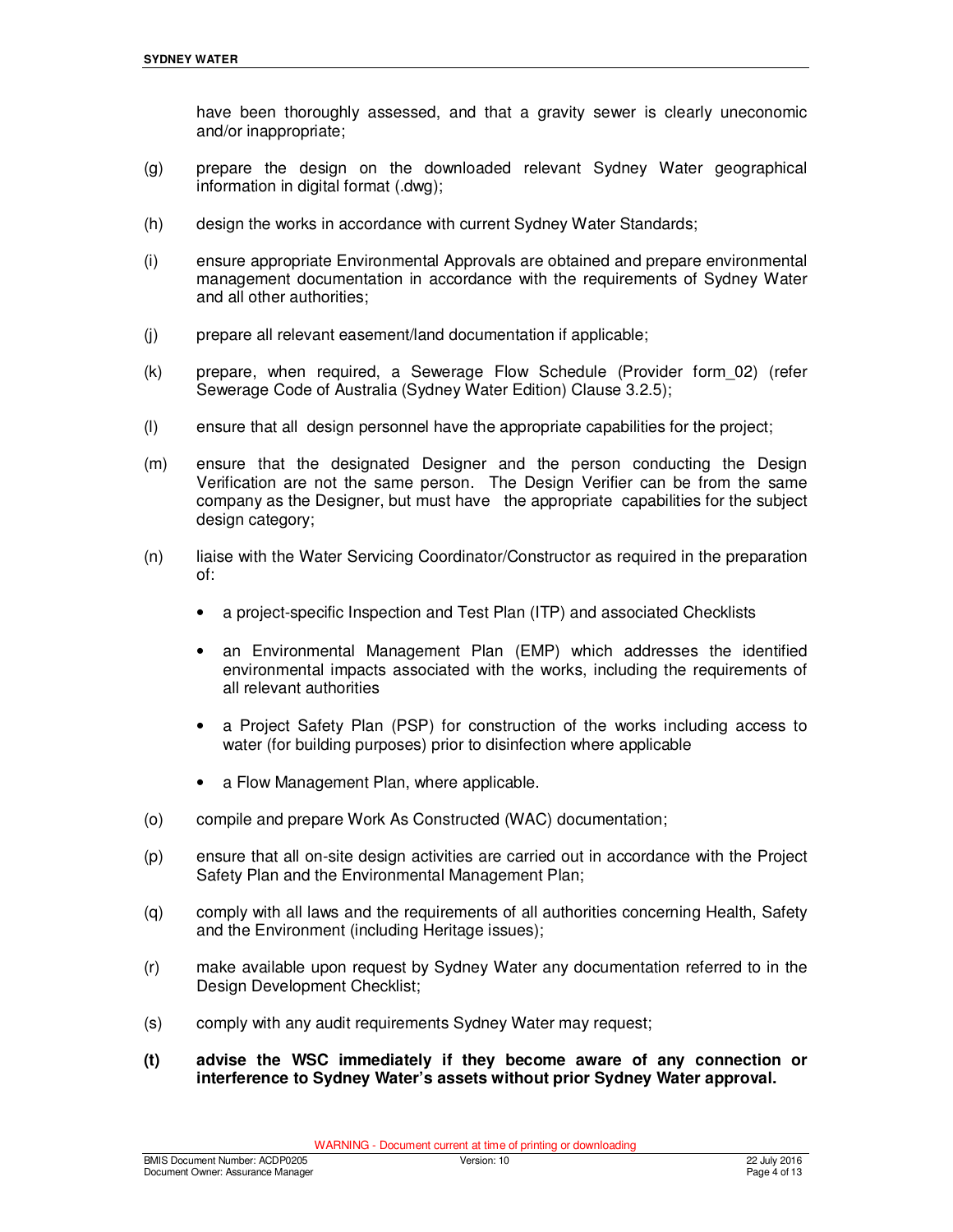**Note:** All Design Persons associated with field activities must have Confined Space Certification in accordance with WorkCover's requirements.

The Designer is also authorised to locate and/or verify the locations of Sydney Water's Assets as per the Instructions to Provide a Service Protection Report.

## **4. DESIGN OF WORKS**

The Designer must be a Sydney Water listed Provider for design work in the relevant category and must have prepared and implemented a Project Safety Plan incorporating the Designer's on-site activities.

Sydney Water's Notice of Requirements will specify the works required. Appropriate Case Number(s) will be supplied by the Water Servicing Coordinator and must be clearly shown on all design documentation.

The Designer shall prepare a project-specific Design Development Checklist (Provider form 01) to ensure the integrity of the Design. The designer must include responses to all fields (for the specific service type) in Sydney Water's current Design Development Checklist template.

Anchor blocks not covered by Standard Drawings will need to be individually designed and included in the design drawings.

The Office of Environment and Heritage NSW (OEH) has negotiated system-based sewer licences with Sydney Water. The sewerage system needs to comply with these licences which cover construction and operation procedures. Consultation with suitably qualified environmental personnel, if required, should be undertaken at the initial route selection stage to prevent the need for costly adjustment to "completed" designs. Appropriate Environmental Approvals and environmental management documentation must be prepared in accordance with the requirements of Sydney Water and all other authorities.

During the development of the design, the Designer will be responsible for any consultation that may be required with Councils, other servicing authorities and adjoining land owners and Developers. A copy of Sydney Water's Advice of Design Entry (Provider form\_03), with reference and contact details completed, must be issued to the owners/occupants of all properties to be entered during the design investigation process. Should entry be denied (and the form not signed by the affected property owner/ tenant), the Designer should contact the Water Servicing Coordinator immediately for advice.

Property which is not part of a development is not to be encumbered by the new sewer construction or other works without written permission being negotiated with the affected owner/tenant. The Developer or Agent will need to negotiate with the affected owner/tenant to obtain that permission. Completed and signed Permission to Enter form(s) (Provider forms 04A and 04B) must be submitted to Sydney Water. If easements are required over these works, agreement in principle to grant that easement to Sydney Water is required from the owner.

The Developer or Agent may wish to use the Letter from Developer's Agent to Affected Property Owner (Provider form\_05) to arrange a meeting to commence negotiations.

Consideration must be given to reasonable design and construction alternatives to avoid or minimise impacts on affected owners/tenants, with consideration given to the ongoing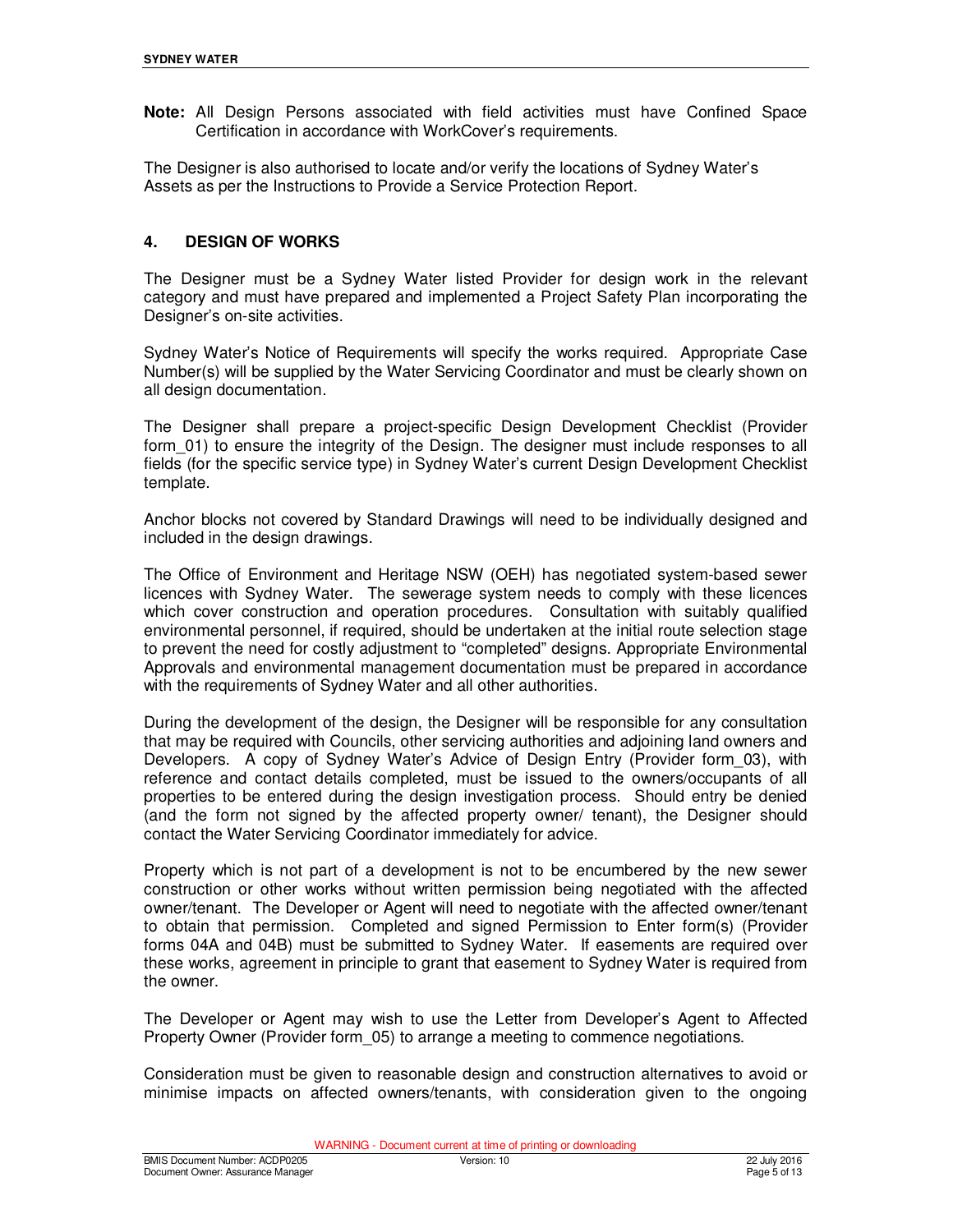maintenance and renewal implications for Sydney Water. Consequent to determination of design choice, negotiations using the mandatory form(s) must cover the following:

- adequate advance notification;
- construction precautions to minimise impact/inconvenience;
- temporary access arrangements provided;
- how effects of dust and noise will be minimised;
- safety and security provisions;
- safeguards to protect natural and man-made features;
- agreed restoration provisions;
- payment of compensation for the presence of a maintenance hole or main ventilator.

The affected property owner/tenant should be made aware that:

- compensation for physical damage will generally be by restoration;
- cash compensation will be made for physical damage not rectified by restoration (negotiated before acceptance of the work) and for the presence of a maintenance hole or main ventilator (generally negotiated before entry).

#### **Notes:**

- $\triangleright$  Compensation for the presence of a maintenance hole or main ventilator is not be an arbitrary amount, is property specific and a range from an agreed nominal amount upwards.
- Compensation for disturbance/inconvenience and the presence of the pipe is **NOT** provided for by the Act.

Finally, although not compensable under the terms of the Act, developers have the option of negotiating additional monetary consideration to avoid more expensive design (e.g. different route) or construction alternatives (e.g. concrete encasing) where reasonable alternatives are available.

Sydney Water can provide assistance if there are difficulties in finding a design alternative that is acceptable to the property owner/ tenant. Sydney Water will review the details and decide if the design meets its operating, maintenance and renewal objectives. The Designer must contact the Water Servicing Coordinator immediately for advice.

Sydney Water will only intervene as a last resort if a Developer or Agent submits evidence of reasonable negotiations failing to produce a result. The Designer must contact the Water Servicing Coordinator immediately for advice.

Should the design of the works require the creation of easements and/or provision of land, the Designer shall complete the appropriate Easement/Land Requirement Form and/or other documents in accordance with the Sydney Water Easement/Land Operational Guidelines. In cases where land is to be transferred to Sydney Water, a satisfactory Environmental Audit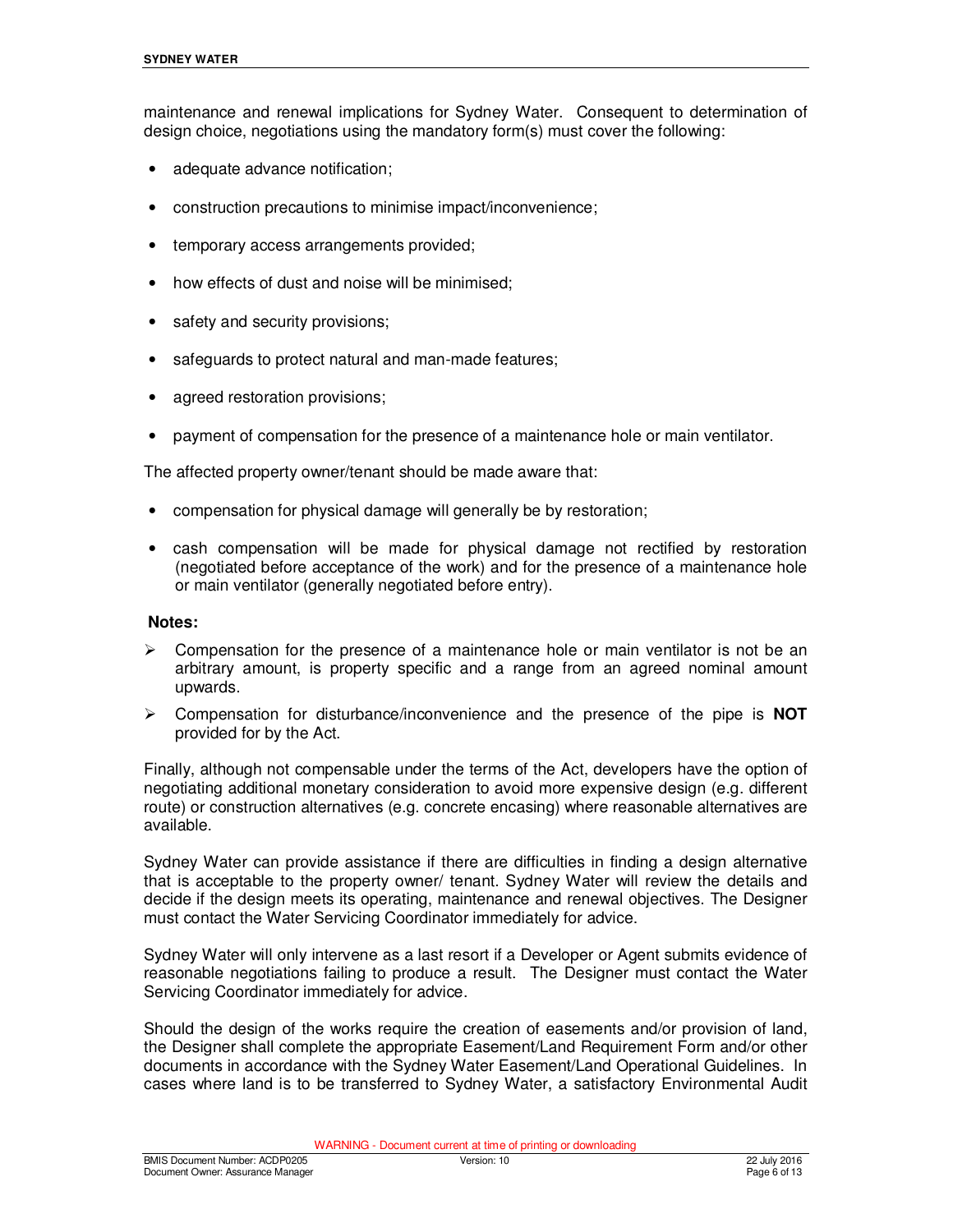shall be carried out before detailed design commences. The Designer shall initiate the audit in accordance with the Guidelines.

As connection of the new works to Sydney Water's existing sewerage systems will be carried out at the completion of construction rather than commencement, the Designer shall field verify the location and level of the existing system and provide on-line levels (i.e. surface level, invert level and depth), two metres from the point of connection to facilitate the commencement of construction.

#### **Notes:**

- 1. Under no circumstances are Designers to remove covers from Sydney Water's maintenance structures, or enter the system without a Project Safety Plan incorporating these activities, and personnel having the necessary qualifications and competencies.
- 2. Should it be considered a water project requires an under pressure cut-in connection rather than a standard shutdown tee and valve the details must be shown on the design plan.
- 3. For water main projects where a cut-in to the existing system will be at the commencement of construction, the following design plan note is required:

 "At commencement of works a cut-in consisting of a flange tee and valve with blank flange must be constructed. The blank flange must not be removed until connection of the cut-in to the newly constructed water main (Standard Drawing WAT–1105)."

For extensions to an existing dead end, a restrained valve with a hydrant bend will need to be constructed at the commencement of works. Restrained stop valves will need to be constructed utilising a flanged gate valve in accordance with Standard Drawing WAT–1207. This detail necessitates the use of a length of **ductile iron pipe** anchored by a thrust block and puddle flange. The thrust block must be at an appropriate distance from the valve to ensure that there will be no disturbance to the bearing area (of the thrust block) during connection of the new works.

For water main construction projects where a cut-in to the existing system will be at the commencement of works, and water is required for building activity prior to disinfection of the new main, the design plan will need to indicate a Reduced Pressure Zone Device (RPZD) assembly using the appropriate symbology. A hydrant will be required immediately downstream of the RPZD to enable future chlorination while the RPZD is in place.

The following design note must be inserted:

 "Installation of a Sydney Water approved RPZD to connect the cut-in and water main extension. The RPZD assembly must remain in place until disinfection and approval for final connection to the cut-in."

Water main construction projects scope of works includes the installation of service connection/s (drilling) and property service/s (main to meter). These works must be shown on the design, together with the relevant design note.

Where a problem, fault or nonconformance has occurred the Auditor shall issue the Provider with a Corrective Action Request. In this instance the Auditor could include a Sydney Water Officer or their representative, or any other listed Provider associated with the particular project.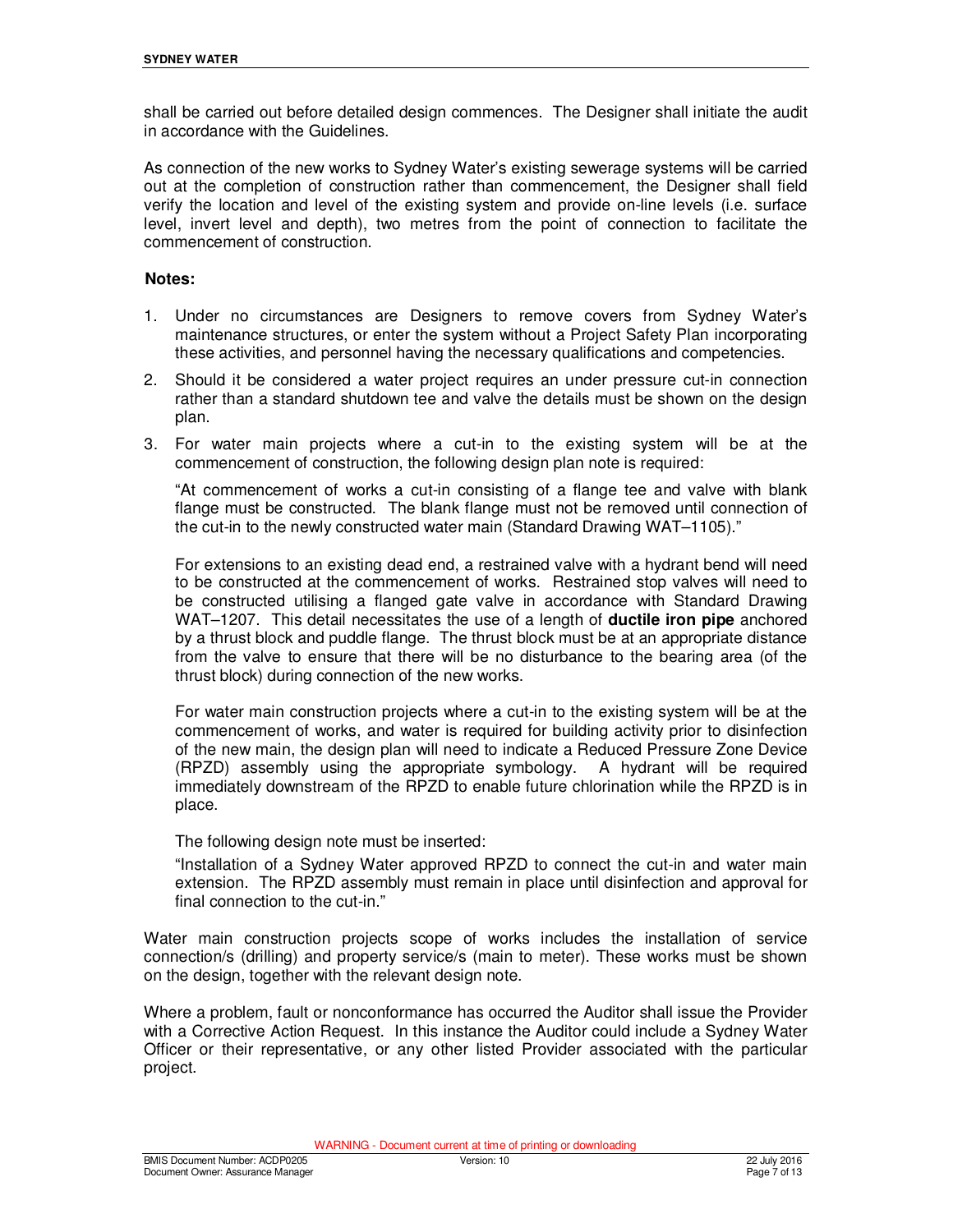The following shall be provided by the Provider to the Auditor for all Corrective Action Requests:

- Cause of problem/fault/nonconformance
- Action to rectify
- Objective evidence that the specific problem/fault/nonconformance has been rectified
- Action to prevent recurrence

Without all of the above, a Corrective Action Request will not be closed off.

On completion of design action, the Designer shall certify the Design Development Checklist.

All Corrective Action Requests raised shall be satisfactorily closed off prior to certification of the Design Development Checklist.

The Designer shall, where appropriate, ensure that the Water Servicing Coordinator receives the following:

- Provider Capability Checklist
- Design Development Checklist certified by the Designer (see Note 1 below)
- Design plan (.dwg format)
- Permission to Enter (if applicable)
- Easement/land documentation (if applicable)
- Sewerage Flow Schedule (if applicable).
- **Note 1:** The Designer must ensure that any documentation referred to in the Design Development Checklist is available upon request by Sydney Water.
- **Note 2:** Acceptance of the Design Package by Sydney Water will not relieve the Designer from full responsibility for mistakes or omissions therein or therefrom (including any resultant mistake or error in the works) or for any discrepancy or deviation from the Standards and Procedures.

## **5. WORKS IN PROGRESS**

If variations requiring re-design are necessary during the construction of works, they shall be prepared by the Designer and documented on the Design Development Checklist for submission by the Water Servicing Coordinator to Sydney Water for agreement. Such submissions shall also include written concurrence to the variation from the owners, and/or prospective purchasers (where sale of lots is proceeding), of all affected properties. (This will greatly reduce the adverse impact of variations on prior building approvals). Sydney Water's Development Services Officer will issue a copy of the agreed variation to the Water Servicing Coordinator.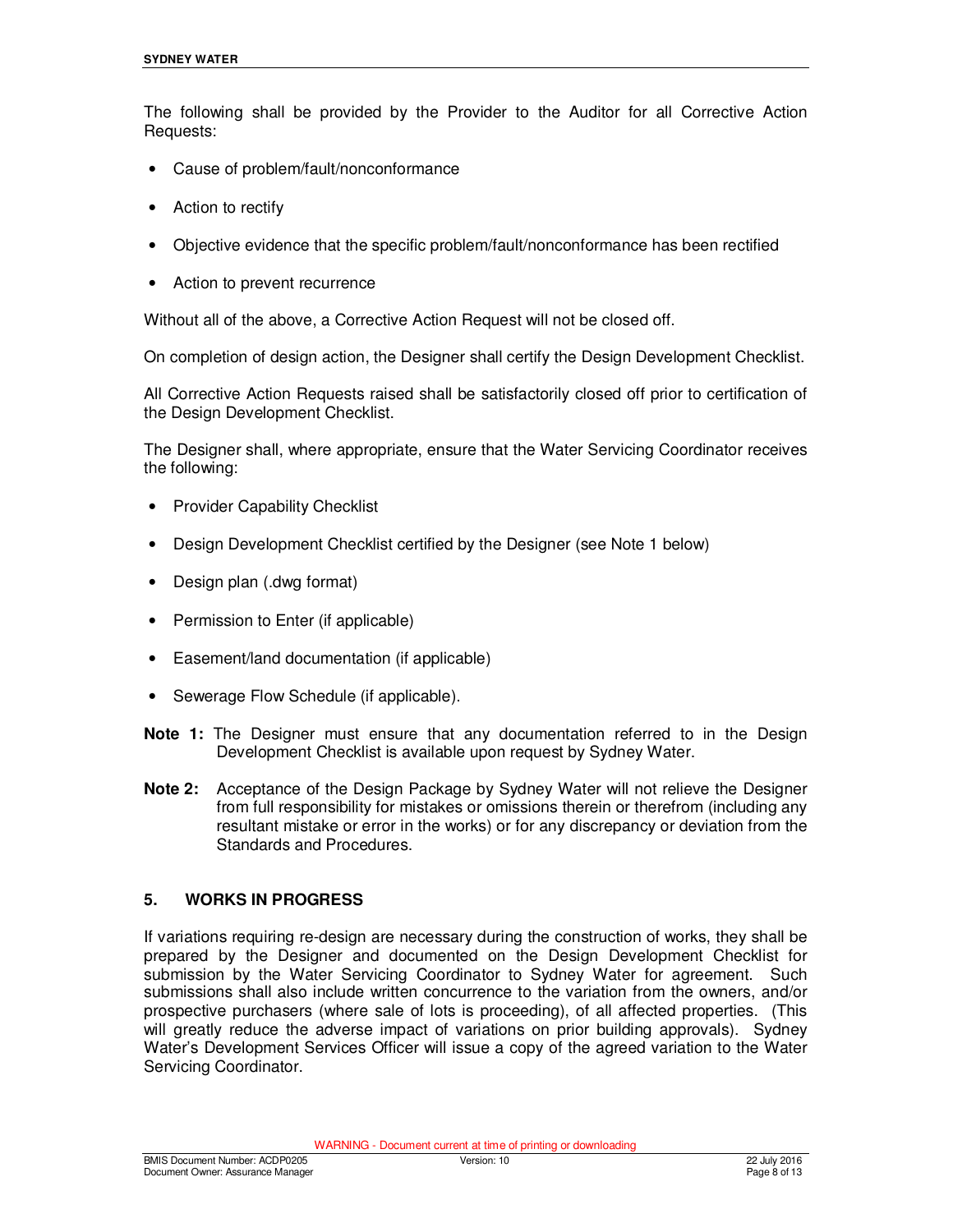In instances where easements/land action is required, the Designer shall carry out surveys as required, and prepare and submit the draft documents (as specified in the Easement/Land Operational Guidelines) to the Water Servicing Coordinator.

During construction of the works, the Designer shall liaise with the Water Servicing Coordinator and Constructor to enable compilation of information for the preparation of accurate Work As Constructed plans.

# **6. COMPLETION OF WORKS**

Following completion of construction, the Designer shall prepare the Work As Constructed documentation and validate the Design Development Checklist, for submission to the Water Servicing Coordinator.

The final Work As Constructed documentation shall consist of:

- Validated Design Development Checklist
- WAC plan in digital format (.dwg).

#### **Notes:**

In instances where easements/land action is required the Designer shall compile all appropriate final documentation for the Water Servicing Coordinator.

For water main projects chainages for each property service connection/s (drilling) need to be referenced with the start of the line being chainage 00.

## **7. SUPPORTING DOCUMENTS**

Documents relevant to a Designer's responsibilities or activities are:

| Provider form 01                               | Design Development Checklist                                              |  |  |
|------------------------------------------------|---------------------------------------------------------------------------|--|--|
| Provider form 02                               | Sewerage Flow Schedule                                                    |  |  |
|                                                | Provider form 03 Advice of Design Entry                                   |  |  |
|                                                | Provider form 04A Permission to Enter (Owner)                             |  |  |
|                                                | Provider form 04B Permission to Enter (Tenant)                            |  |  |
|                                                | Provider form 05 Letter from Developer's Agent to Affected Property Owner |  |  |
|                                                | Provider form 23 Provider Capability Checklist                            |  |  |
| Generic Asset Hazards - At Point of Connection |                                                                           |  |  |

Instructions to Provide a Service Protection Report

#### **8. DEFINITIONS**

| Authority           | Any government department or other public body, including<br>local councils, with jurisdiction over the Developer Works or<br>assets that might be affected by the works. |
|---------------------|---------------------------------------------------------------------------------------------------------------------------------------------------------------------------|
| <b>Business Day</b> | Any day other than a Saturday, Sunday or public holiday in<br>New South Wales, and 27, 28, 29, 30 and 31 December.                                                        |
| Completion          | The time when the WSC has provided Sydney Water with<br>all documents needed for the Project Completion Package.                                                          |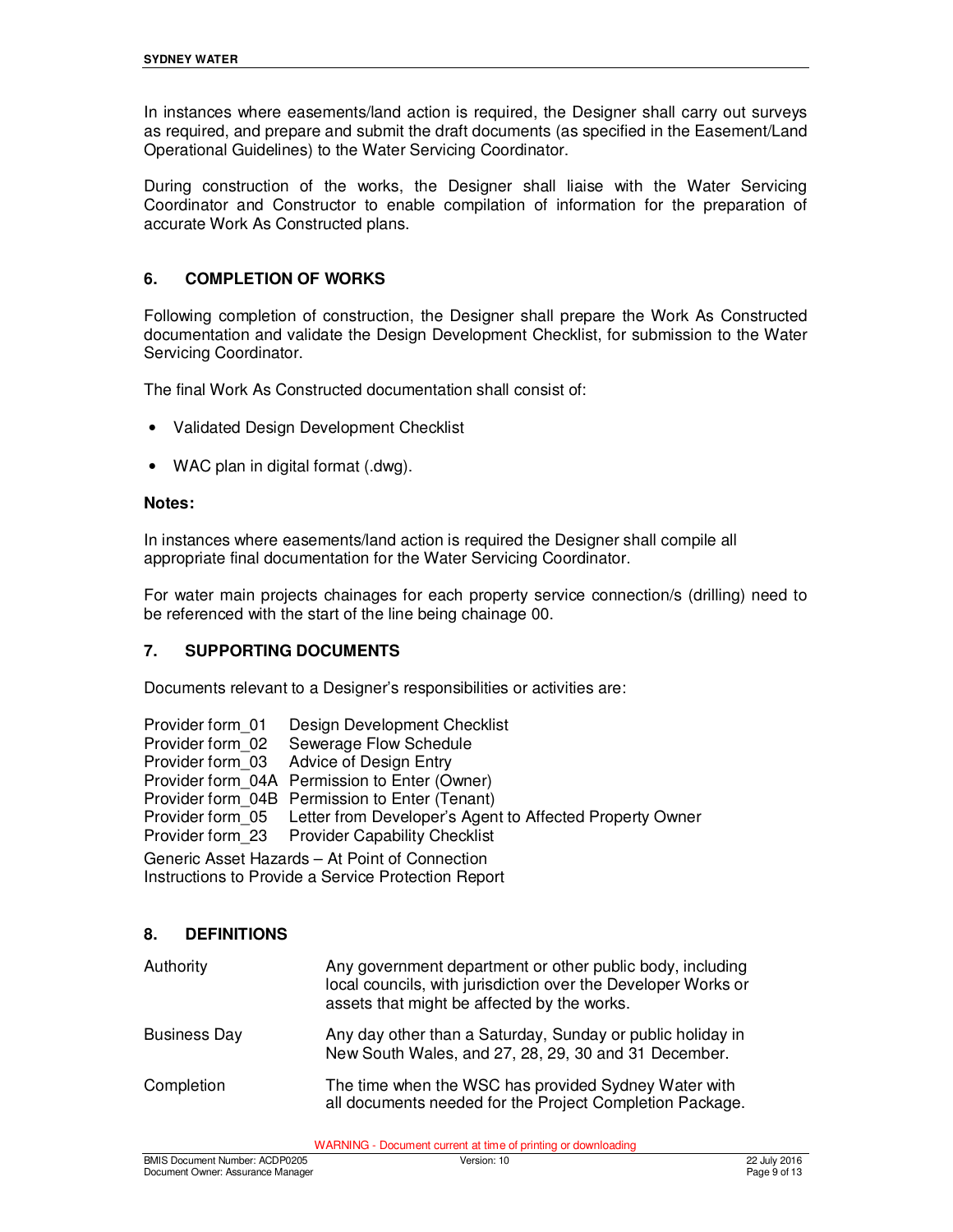| Constructor                               | The Listed Provider who will build the Developer Works.                                                                                                                                                                    |  |  |  |
|-------------------------------------------|----------------------------------------------------------------------------------------------------------------------------------------------------------------------------------------------------------------------------|--|--|--|
| <b>Corrective Action</b><br>Request (CAR) | A document that identifies a problem, fault or non-<br>conformance and asks the recipient to rectify it.                                                                                                                   |  |  |  |
| <b>Corrupt Conduct</b>                    | Conduct as defined in the Independent Commission<br>Against Corruption Act 1988 (NSW).                                                                                                                                     |  |  |  |
| <b>Customer Contract</b>                  | A contract of the type in section 3(2) of the Sydney Water<br>Act 1994, the terms of which are on Sydney Water's<br>website.                                                                                               |  |  |  |
| Design                                    | For Minor Works, the documented design servicing solution<br>as described in the Instructions to Water Servicing<br>Coordinators - Minor Works.                                                                            |  |  |  |
|                                           | For Major Works, the design prepared by the Designer and<br>included as part of the Design Package.                                                                                                                        |  |  |  |
| Design Package                            | The package described in the Instructions to Water<br>Servicing Coordinators - Major Works.                                                                                                                                |  |  |  |
| Design Plan                               | The plan released by Sydney Water (as a part of the<br>Design Package) showing works to be constructed as a<br>requirement of an NOR.                                                                                      |  |  |  |
| Designer                                  | The Listed Provider who will design, and specify classes of<br>infrastructure for, the Developer Works.                                                                                                                    |  |  |  |
| Developer                                 | A Person who either:                                                                                                                                                                                                       |  |  |  |
|                                           | has been given an approval under Part 6, Division 9 of the<br>Sydney Water Act 1994 and is seeking a Section 73<br>Compliance Certificate, or                                                                              |  |  |  |
|                                           | is seeking approval to adjust, deviate or extend an existing<br>Sydney Water asset                                                                                                                                         |  |  |  |
|                                           | on whose behalf the WSC has made an e-Developer<br>Application                                                                                                                                                             |  |  |  |
| Developer Works                           | The works to be performed under the Developer Works<br>Deed, including design, construction, supervision, testing<br>and certification. Works might relate to drinking water,<br>recycled water, wastewater or stormwater. |  |  |  |
| Developer Works<br>Deed                   | The deed for performing the Developer Works, including<br>these Standard Terms, any other documents it refers to<br>and any attachments.                                                                                   |  |  |  |
| Developer Works site                      | The area of land over which part or all of the Developer<br>Works are to be constructed.                                                                                                                                   |  |  |  |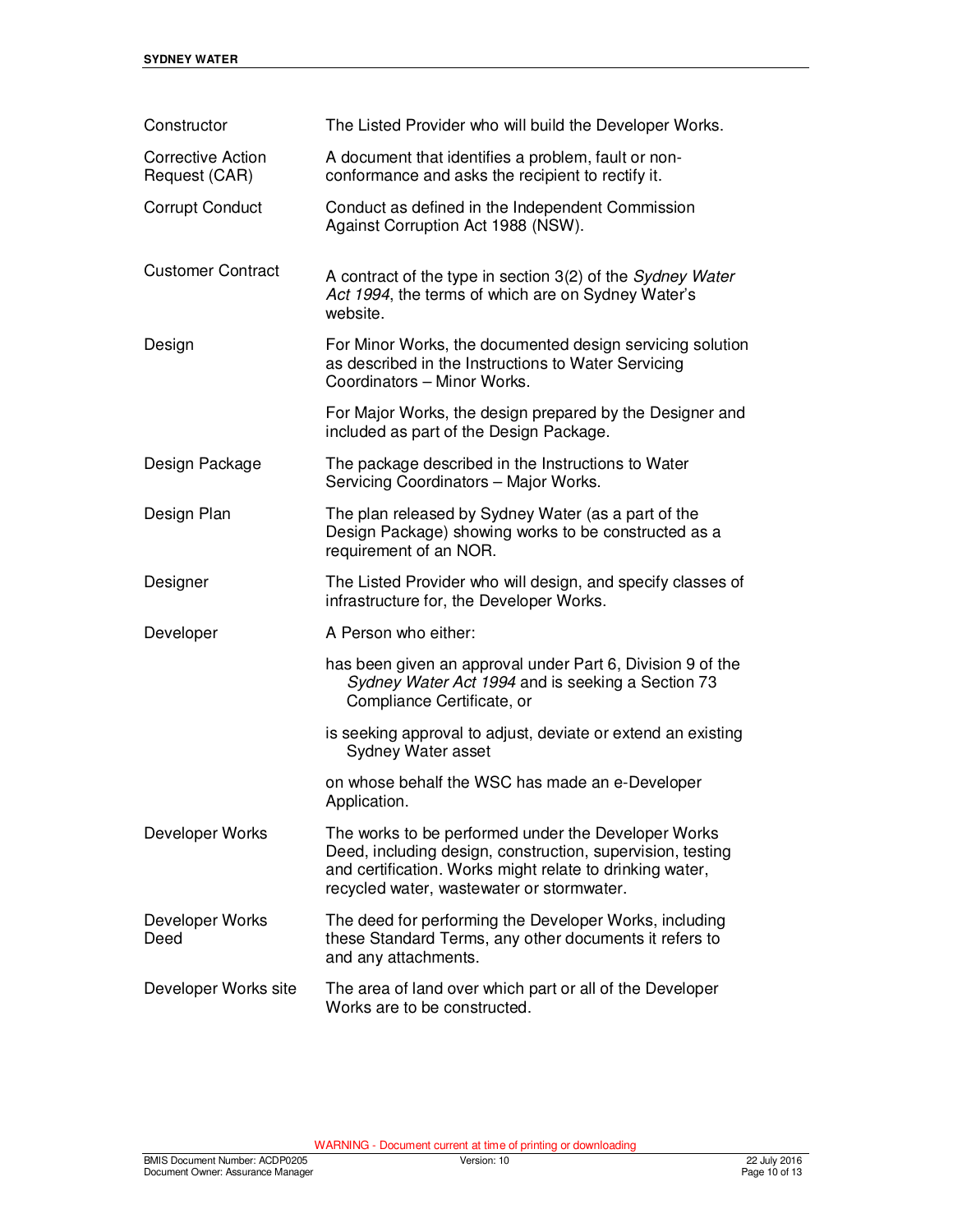| Developer Works Term                            | The period of 12 months, starting from the date of either:                                                                                                                                                                                                                                      |  |  |  |
|-------------------------------------------------|-------------------------------------------------------------------------------------------------------------------------------------------------------------------------------------------------------------------------------------------------------------------------------------------------|--|--|--|
|                                                 | the Job Specific Schedule Letter (for Major Works), or                                                                                                                                                                                                                                          |  |  |  |
|                                                 | the NOR (for Minor Works), as modified by a Section 73<br>Compliance Certificate or Works Warranty Bonding<br>Letter.                                                                                                                                                                           |  |  |  |
| Documents (including<br>laws)                   | The original and any document that amends, consolidates,<br>supplements, replaces, assigns or novates the original.                                                                                                                                                                             |  |  |  |
| e-Developer                                     | Sydney Water's web-based software that WSCs can use to<br>manage and distribute applications and related documents<br>about Developer activity.                                                                                                                                                 |  |  |  |
| e-Developer<br>Application                      | The initial application the WSC submits to Sydney Water in<br>e-Developer on behalf of a Developer seeking either a<br>Section 73 Compliance Certificate or approval to adjust,<br>deviate or extend an existing asset.                                                                         |  |  |  |
| Environmental<br>Management Plan                | A set of documents identifying environmental issues on a<br>site and how those issues will be dealt with during<br>construction.                                                                                                                                                                |  |  |  |
| <b>Field Tester</b>                             | The Listed Provider who will carry out specified classes of<br>field testing for the Developer Works.                                                                                                                                                                                           |  |  |  |
| <b>Intellectual Property</b><br>$(\mathsf{IP})$ | All copyright (including moral rights), patents, trademarks,<br>designs, confidential information, circuit layouts, data and<br>any other rights from intellectual activity in the industrial,<br>scientific, literary and artistic fields recognised in domestic<br>law anywhere in the world. |  |  |  |
| Job Specific Schedule<br>Letter                 | A letter issued by Sydney Water releasing the Design<br>Package and detailing any conditions for construction.                                                                                                                                                                                  |  |  |  |
| Key Personnel                                   | Those staff of a Listed Provider with expertise relevant to<br>the category for which the provider is listed on Sydney<br>Water's website.                                                                                                                                                      |  |  |  |
| <b>Listed Provider</b>                          | A party, listed on Sydney Water's web site, to carry out<br>particular parts of the developer works eg WSC under it's<br>contract with Sydney Water or a Designer, Constructor,<br>Minor Constructor, Field Tester and Water Service<br><b>Connection Driller.</b>                              |  |  |  |
| <b>Listed Provider</b><br>Instructions          | Instructions on Sydney Water's web site detailing the roles<br>and responsibilities of Listed Providers                                                                                                                                                                                         |  |  |  |
| <b>Listed Provider Party</b>                    | A listed Provider that has executed the Developer Works<br>Deed, Novation deed or Deed Poll.                                                                                                                                                                                                    |  |  |  |
| Major Works                                     | Works in the construction categories W1, W2 W3, S1, S2<br>and RW, on Sydney Water's website.                                                                                                                                                                                                    |  |  |  |
| Mandatory Criteria for<br>Providers             | Information posted on Sydney Water's web site and used<br>by a Provider company to determine the required<br>capabilities for the specified developer works.                                                                                                                                    |  |  |  |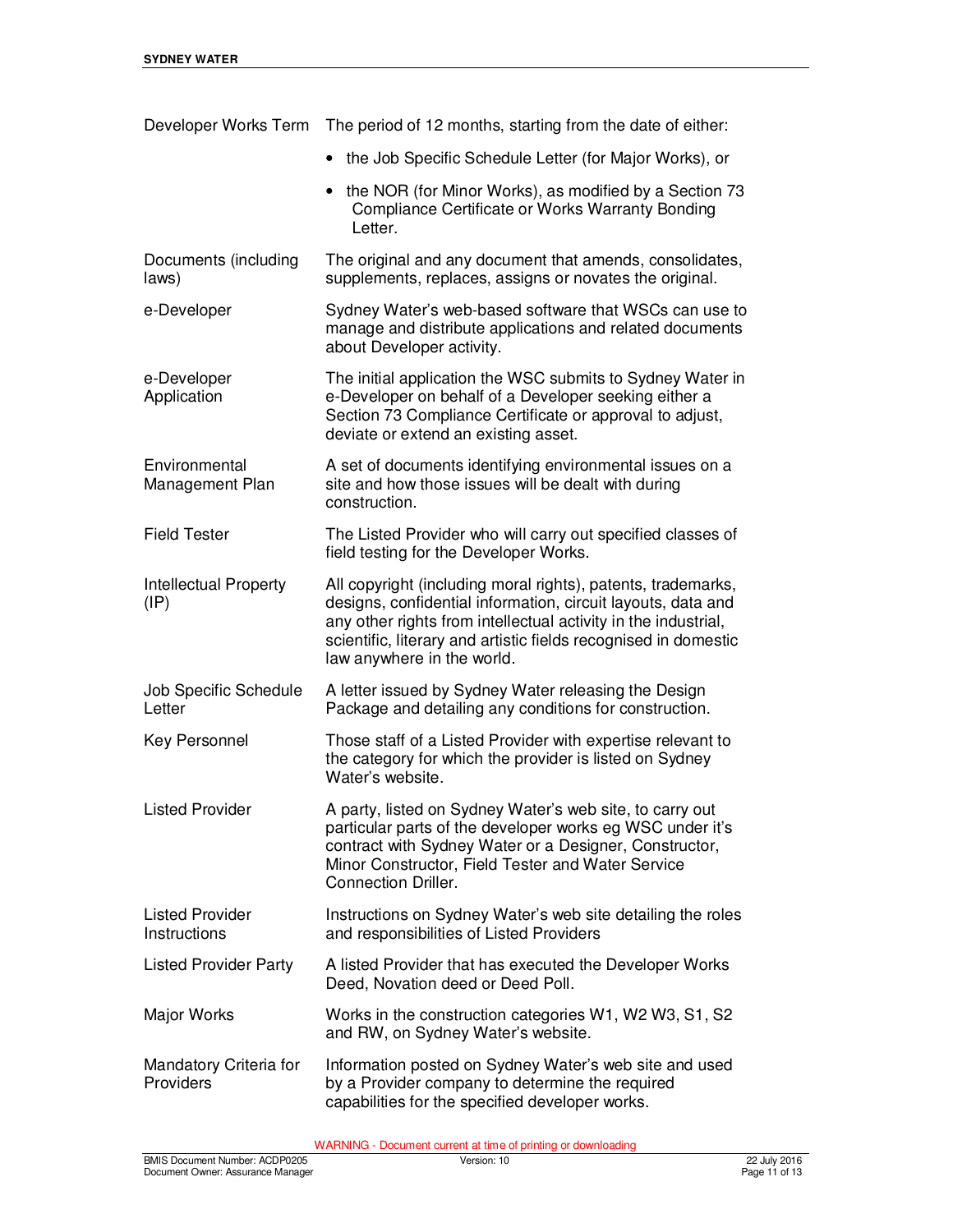| Minor Works                                | Works in the construction category MS, on Sydney Water's<br>website.                                                                                                                                             |  |  |  |
|--------------------------------------------|------------------------------------------------------------------------------------------------------------------------------------------------------------------------------------------------------------------|--|--|--|
| Notice of                                  | Either:                                                                                                                                                                                                          |  |  |  |
| Requirements (NOR)                         | • the notice in Part 6, Division 9 of the Sydney Water<br>Act 1994, or                                                                                                                                           |  |  |  |
|                                            | • a letter under section 44 of the Sydney Water Act 1994<br>that states requirements, which must be met before<br>Sydney Water will allow its assets to be adjusted,<br>deviated or extended                     |  |  |  |
|                                            | that Sydney Water issues to the Developer.                                                                                                                                                                       |  |  |  |
| Other Land                                 | Land owned or occupied by a Person other than the<br>Developer or Sydney Water, which the Developer and the<br>Accredited Providers need entry and access to.                                                    |  |  |  |
| <b>Private Service Line</b>                | A pipe carrying wastewater from a property to the<br>reticulation main, owned and maintained by the property<br>owner.                                                                                           |  |  |  |
| <b>Principal Contractor</b>                | The Person defined in Part 8 of the Occupational Health<br>and Safety Regulation 2001 (NSW) or an equivalent under<br>federal OHS law.                                                                           |  |  |  |
| <b>Property Service (main</b><br>to meter) | A pipe supplying water from the reticulation main to the<br>consumer (meter), owned by the property owner and<br>maintained by either Sydney Water or the owner.                                                 |  |  |  |
| <b>Project Safety Plan</b>                 | A document prepared by the Listed Provider outlining how<br>it will manage OHS, including hazards, responsibilities,<br>induction, training, incident management, Corrective Action<br>Requests and inspections. |  |  |  |
| Section 73 Compliance<br>Certificate       | A certificate issued under section 73 of the Sydney Water<br>Act 1994.                                                                                                                                           |  |  |  |
| Standards                                  | The Building Code of Australia, Australian Standards and<br>Codes by the Water Services Association of Australia.                                                                                                |  |  |  |
|                                            | Any other documents published or adopted by Sydney<br>Water setting out its requirements for the design,<br>construction, manufacture and supply of works or<br>products.                                        |  |  |  |
| <b>Suspension Notice</b>                   | A notice issued by Sydney Water to a Provider company<br>advising the suspension of that company's eligibility to<br>perform Developer Works.                                                                    |  |  |  |
| <b>Sydney Water</b>                        | Sydney Water Corporation, ABN: 49 776 225 038.                                                                                                                                                                   |  |  |  |
| <b>Sydney Water Asset</b>                  | Works as defined in section 3 of the Sydney Water<br>Act 1994.                                                                                                                                                   |  |  |  |